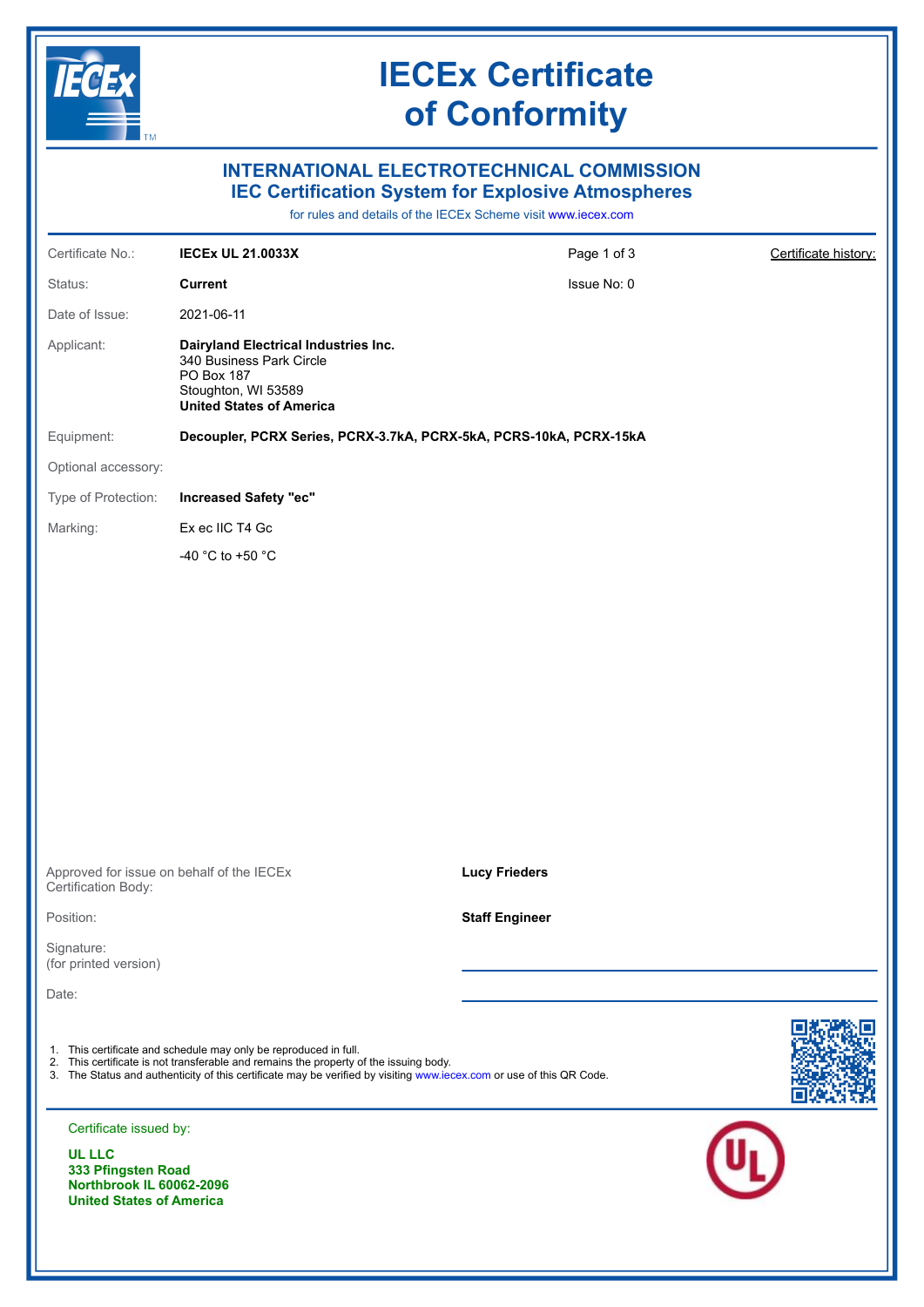

## **IECEx Certificate of Conformity**

| Certificate No.:                          | <b>IECEX UL 21.0033X</b>                                                                                                                 | Page 2 of 3 |
|-------------------------------------------|------------------------------------------------------------------------------------------------------------------------------------------|-------------|
| Date of issue:                            | 2021-06-11                                                                                                                               | Issue No: 0 |
|                                           |                                                                                                                                          |             |
| Manufacturer:                             | Dairyland Electrical Industries Inc.<br>340 Business Park Circle<br>PO Box 187<br>Stoughton, WI 53589<br><b>United States of America</b> |             |
| Additional<br>manufacturing<br>locations: | Dairyland Electrical Industries Inc.<br>110 Memorial Drive<br>Pound, WI 54161<br><b>United States of America</b>                         |             |

This certificate is issued as verification that a sample(s), representative of production, was assessed and tested and found to comply with the IEC Standard list below and that the manufacturer's quality system, relating to the Ex products covered by this certificate, was assessed and found to comply with the IECEx Quality system requirements.This certificate is granted subject to the conditions as set out in IECEx Scheme Rules, IECEx 02 and Operational Documents as amended

#### **STANDARDS** :

The equipment and any acceptable variations to it specified in the schedule of this certificate and the identified documents, was found to comply with the following standards

| IEC 60079-0:2017<br>Edition: 7.0 | Explosive atmospheres - Part 0: Equipment - General requirements             |
|----------------------------------|------------------------------------------------------------------------------|
| IEC 60079-7:2017<br>Edition: 5.1 | Explosive atmospheres - Part 7: Equipment protection by increased safety "e" |

This Certificate **does not** indicate compliance with safety and performance requirements other than those expressly included in the Standards listed above.

#### **TEST & ASSESSMENT REPORTS:**

A sample(s) of the equipment listed has successfully met the examination and test requirements as recorded in:

Test Report:

[US/UL/ExTR21.0034/00](https://www.iecex-certs.com/deliverables/REPORT/72066/view)

### Quality Assessment Report:

[US/UL/QAR14.0006/04](https://www.iecex-certs.com/deliverables/REPORT/61917/view)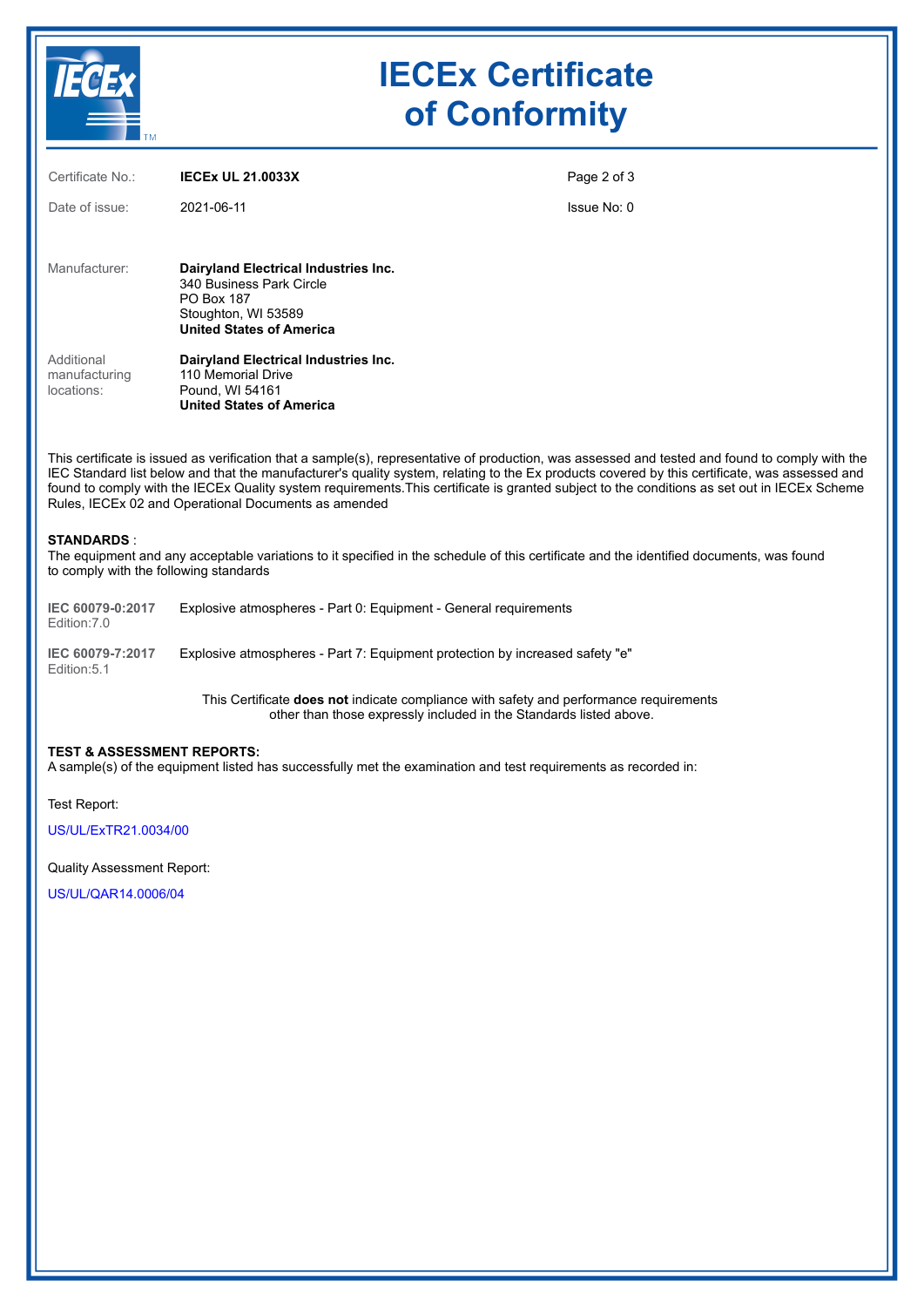

## **IECEx Certificate of Conformity**

Certificate No.: **IECEx UL 21.0033X**

Date of issue: 2021-06-11

Page 3 of 3

Issue No: 0

#### **EQUIPMENT:**

Equipment and systems covered by this Certificate are as follows:

The PCRX series of decouplers are intended to be used to provide AC grounding and low voltage DC blocking for cathodic protection of pipelines and similar installations in Zone 2 hazardous locations.

The PCRX prevents the flow of direct current while simultaneously providing a low impedance grounding path for steady state induced alternating current, if present. Steady state AC current of up to 45A rms can flow through the device with DC voltage applied within the operating voltage threshold. The PCRX also provides over-voltage protection for both impulse and AC fault current conditions.

#### **Please see Annex for additional information.**

#### **SPECIFIC CONDITIONS OF USE: YES as shown below:**

- The PCRX cover should not be removed.
- Connections to the PCRX should be made only when area is non-hazardous.

#### **Annex:**

[Annex to UL 21.0033X Issue 0.pdf](https://www.iecex-certs.com/deliverables/CERT/53000/view)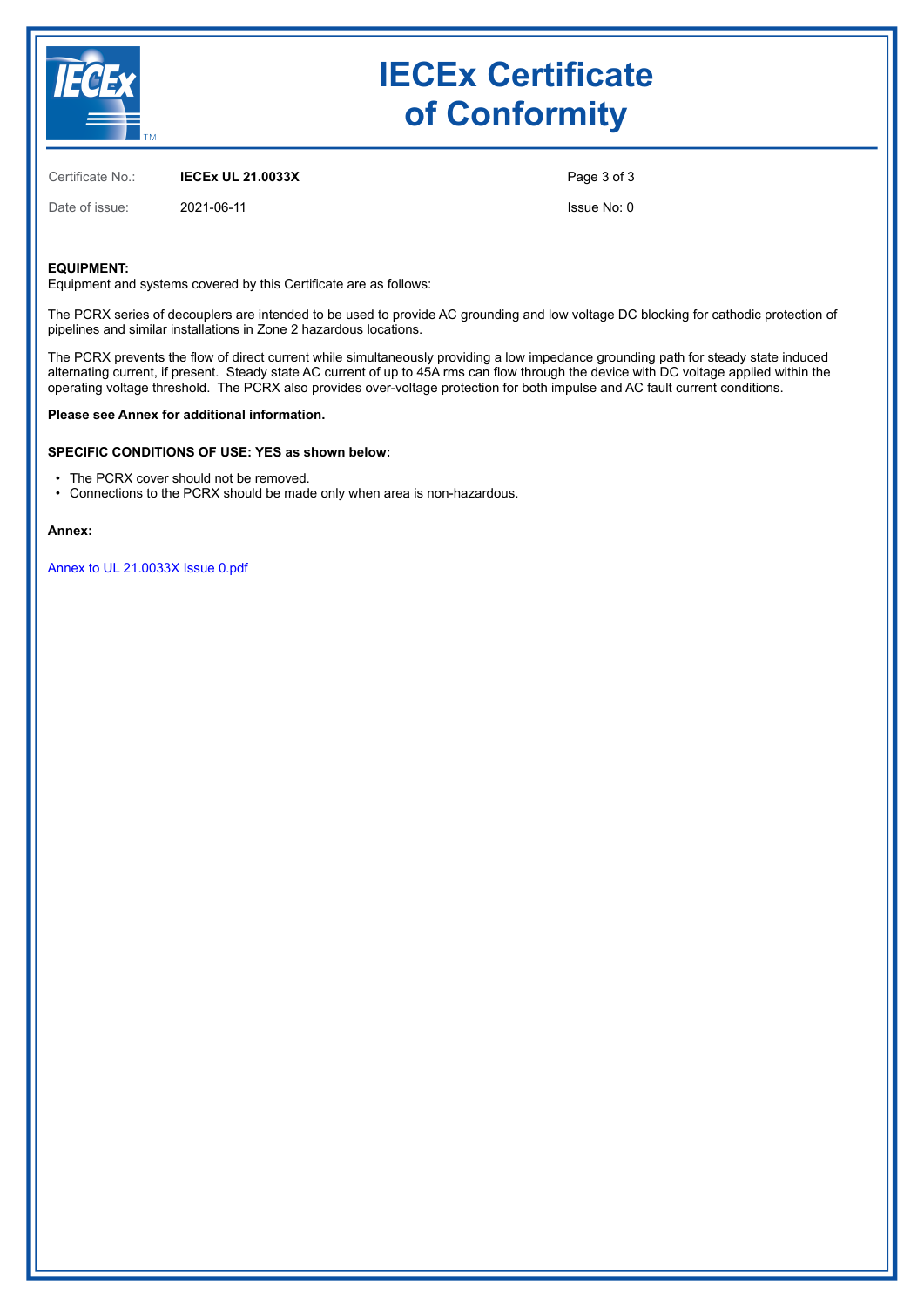

# **IECEx Certificate of Conformity**

Certificate No.: IECEx UL 21.0033X

Issue No.: 0 Page 1 of 2

## **TYPE DESIGNATION**

Nomenclature for PCRX Series: PCRX – 5kA – 3.0/0.5 I II III

I – Model Series PCRX – PCRX Decouplers

II – Momentary AC Current 3.7kA – Rated for 3.7kA 5kA – Rated for 5kA 10kA – Rated for 10kA 15kA – Rated for 15kA

III – Maximum DC Operating Voltage 3.0/0.5 – 3V in the negative direction, 0.5 in the positive direction 3.5/0.5 – 3.5V in the negative direction, 0.5 in the positive direction 4.5/0.5 – 4.5V in the negative direction, 0.5 in the positive direction

## **PARAMETERS RELATING TO THE SAFETY**

Maximum AC Steady State Current Rating: 45 A r.m.s

AC Fault Current Ratings: PCRX-3.7kA:

| Maximum 50/60 Hz AC Fault<br>Current (A) | Number of Cycles |
|------------------------------------------|------------------|
| 5.000                                    |                  |
|                                          |                  |
|                                          |                  |

PCRX-5kA:

| Maximum 50/60 Hz AC Fault | Number of Cycles |
|---------------------------|------------------|
| Current (A)               |                  |
| 6.800                     |                  |
| 5.700                     |                  |
|                           | 30               |

### PCRX-10kA:

| Maximum 50/60 Hz AC Fault<br>Current (A) | Number of Cycles |
|------------------------------------------|------------------|
| 15.000                                   |                  |
| 12.000                                   |                  |
| 10.000                                   |                  |